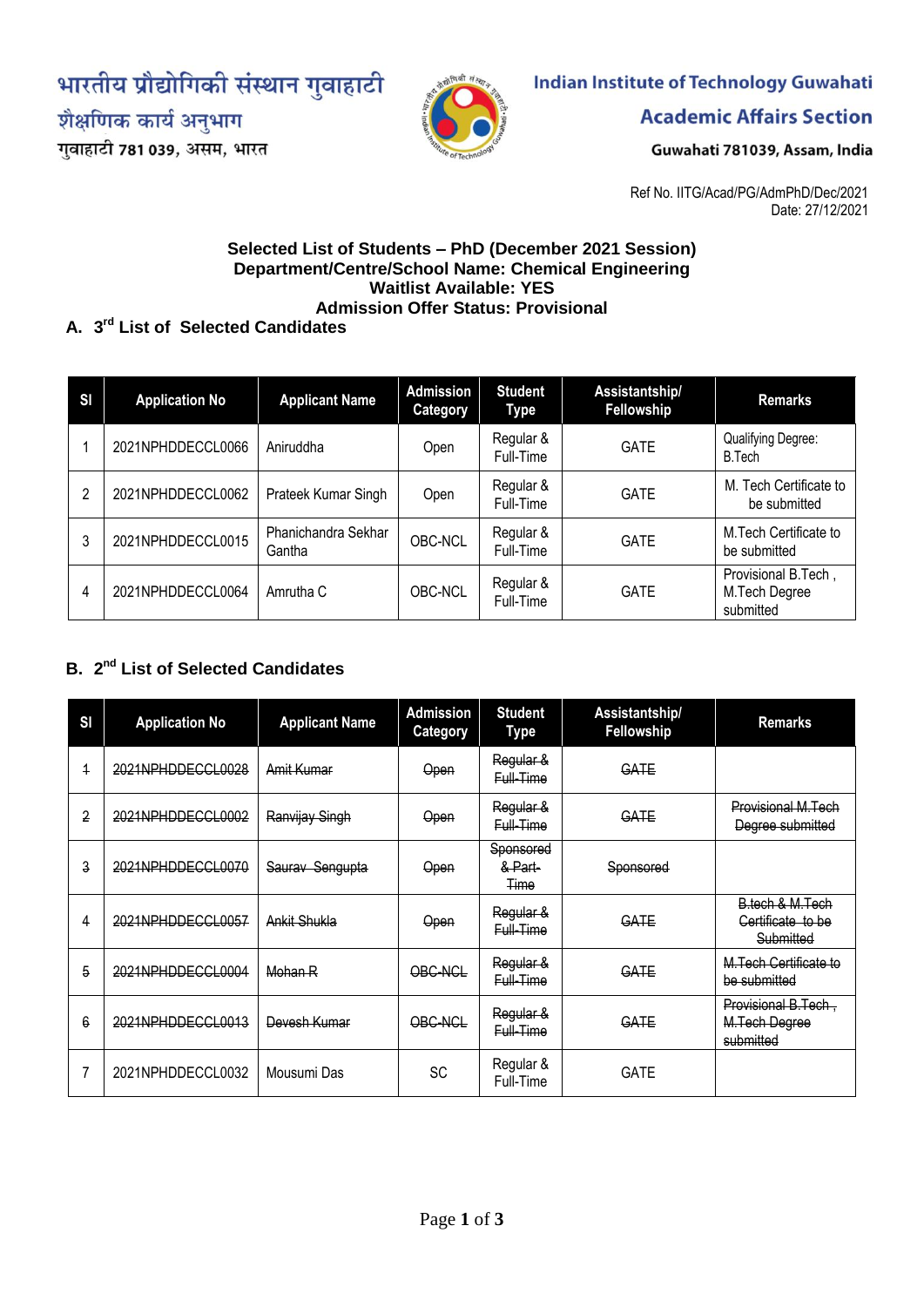## **C. 1 st LIST OF SELECTED CANDIDATES**

| SI                      | <b>Application No</b> | <b>Applicant Name</b>          | <b>Admission</b><br>Category | <b>Student</b><br><b>Type</b> | Assistantship/<br>Fellowship                                     | <b>Remarks</b>                                      |
|-------------------------|-----------------------|--------------------------------|------------------------------|-------------------------------|------------------------------------------------------------------|-----------------------------------------------------|
| $\overline{\mathbf{1}}$ | 2021NPHDDECCL0058     | Mohit Kashyap                  | Open                         | Regular &<br>Full-Time        | GATE                                                             | $\blacksquare$                                      |
| $\overline{2}$          | 2021NPHDDECCL0047     | Musaddique Mahfuz<br>Ahmed     | Open                         | Regular &<br>Full-Time        | <b>GATE</b>                                                      | $\overline{a}$                                      |
| 3                       | 2021NPHDDECCL0072     | Manish Chandra<br><b>Bisht</b> | Open                         | Regular &<br>Full-Time        | GATE/IIT Degree with<br>CGPA> 8 (Institute<br>Fellowship)        | MTech marksheet &<br>certificate to be<br>submitted |
| 4                       | 2021NPHDDECCL0031     | Abhishek Kumar<br>Srivastava   | Open                         | Regular &<br>Full-Time        | <b>GATE</b>                                                      | GATE scorecard to<br>be submitted                   |
| 5                       | 2021NPHDDECCL0052     | Prince Kumar<br>Barnwal        | Open                         | Regular &<br>Full-Time        | <b>GATE</b>                                                      | $\overline{a}$                                      |
| 6                       | 2021NPHDDECCL0041     | Sumit Kumar Jha                | Gen-EWS                      | Regular &<br>Full-Time        | GATE                                                             | MTech certificate to<br>be submitted                |
| $\overline{f}$          | 2021NPHDDECCL0029     | Reddy Ramu                     | OBC-NCL                      | Regular &<br>Full-Time        | GATE                                                             | $\blacksquare$                                      |
| 8                       | 2021NPHDDECCL0018     | Mohammedarshak<br>Junais KV    | OBC-NCL                      | Regular &<br>Full-Time        | <b>GATE</b>                                                      | L,                                                  |
| 9                       | 2021NPHDDECCL0045     | Anu M G                        | OBC-NCL                      | Regular &<br>Full-Time        | GATE                                                             | $\blacksquare$                                      |
| 10                      | 2021NPHDDECCL0059     | Reezwan Parvez                 | OBC-NCL                      | Regular &<br>Full-Time        | <b>GATE</b>                                                      | $\overline{a}$                                      |
| 11                      | 2021NPHDDECCL0061     | Rushabh Kamalakar<br>Kale      | OBC-NCL                      | Regular &<br>Full-Time        | UGC-NET                                                          | $\blacksquare$                                      |
| 12                      | 2021NPHDDECCL0008     | Danam Mahesh                   | <b>SC</b>                    | Regular &<br>Full-Time        | <b>GATE/IIT Degree with</b><br>CGPA> 8 (Institute<br>Fellowship) | $\blacksquare$                                      |
| 13                      | 2021NPHDDECCL0005     | Satish Kumar                   | <b>SC</b>                    | Regular &<br>Full-Time        | <b>GATE</b>                                                      | MTech Certificate to<br>be submitted                |
| 14                      | 2021NPHDDECCL0010     | Mukesh Bharti                  | SC                           | Regular &<br>Full-Time        | <b>GATE</b>                                                      | $\blacksquare$                                      |
| 15                      | 2021NPHDDECCL0003     | Rajani Kant Baro               | <b>ST</b>                    | Regular &<br>Full-Time        | IIT Degree with CGPA> 8<br>(Institute Fellowship)                | $\overline{a}$                                      |